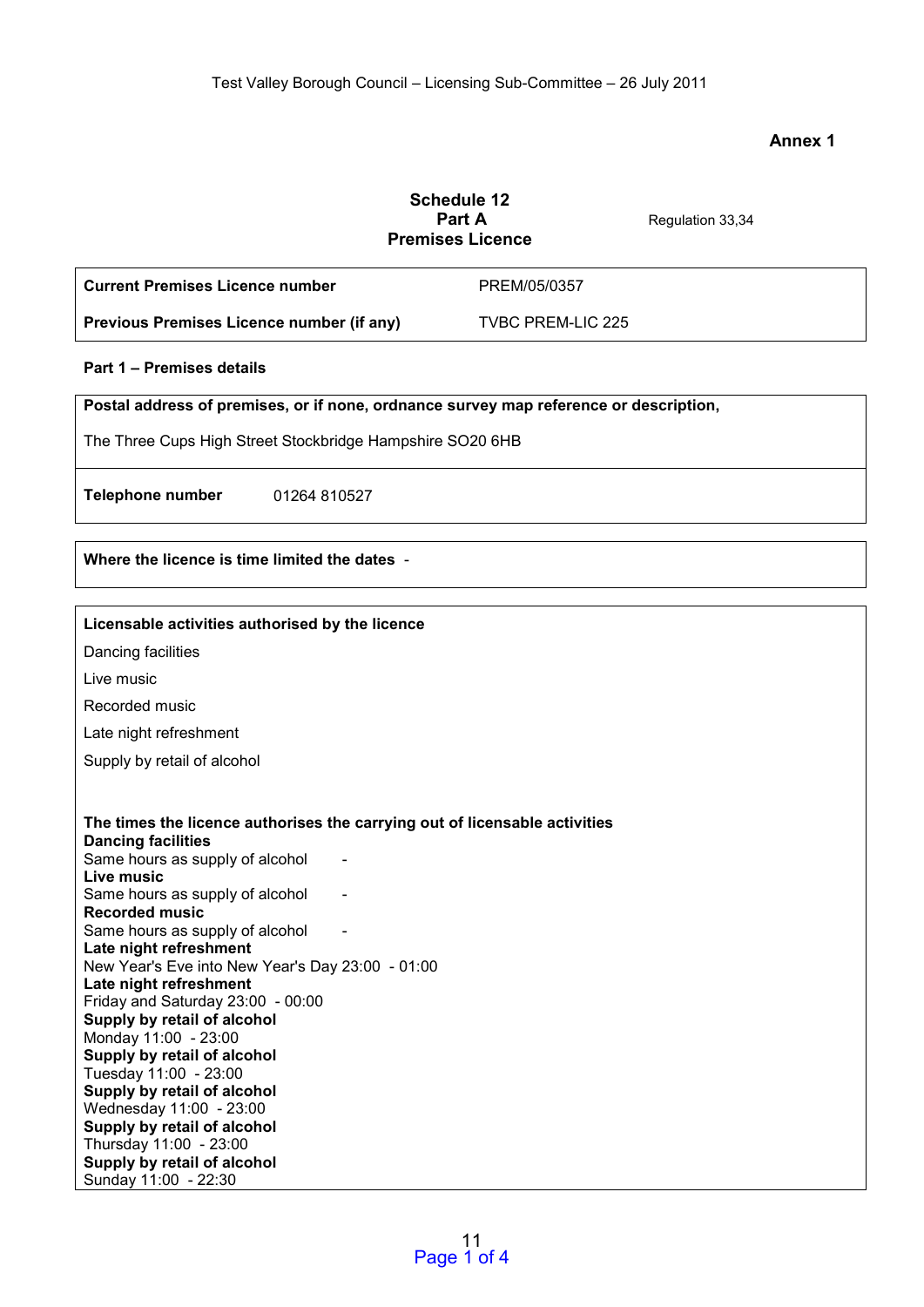**Supply by retail of alcohol**  New Year's Eve into New Year's Day 11:00 - 01:00 **Supply by retail of alcohol**  Friday and Saturday 11:00 - 00:00

#### **The opening hours of the premises**

| New Year's Eve to New Year's Day | $11:00 - 01:20$ |
|----------------------------------|-----------------|
| Monday                           | $11:00 - 23:20$ |
| Tuesday                          | 11:00 - 23:20   |
| Wednesday                        | $11:00 - 23:20$ |
| Thursday                         | $11:00 - 23:20$ |
| Friday                           | $11:00 - 00:20$ |
| Saturday                         | $11:00 - 00:20$ |
| Sunday                           | $11:00 - 22:50$ |

**Where the licence authorises supplies of alcohol whether these are on and / or off supplies**  Alcohol is supplied for consumption both on and off the premises

#### **Part 2**

**Name, (registered) address, telephone number and email (where relevant) of holder of premises licence** 

Lucia Foster The Three Cups High Street **Stockbridge Hampshire** SO20 6HB

**Registered number of holder, for example company number, charity number (where applicable)** 

**Name, address and telephone number of designated premises supervisor where the premises licence authorises for the supply of alcohol**  Ms Lucia Foster The Three Cups High Street **Stockbridge Hampshire** SO20 6HB

**Personal licence number and issuing authority of personal licence held by designated premises supervisor where the premises licence authorises for the supply of alcohol** 

Personal Licence Number: TVBC/PERS-LIC/165 Licensing Authority: Test Valley Borough Council

This premises licence is issued by Test Valley Borough Council as licensing authority under part 3 of the Licensing Act 2003 and regulations made thereunder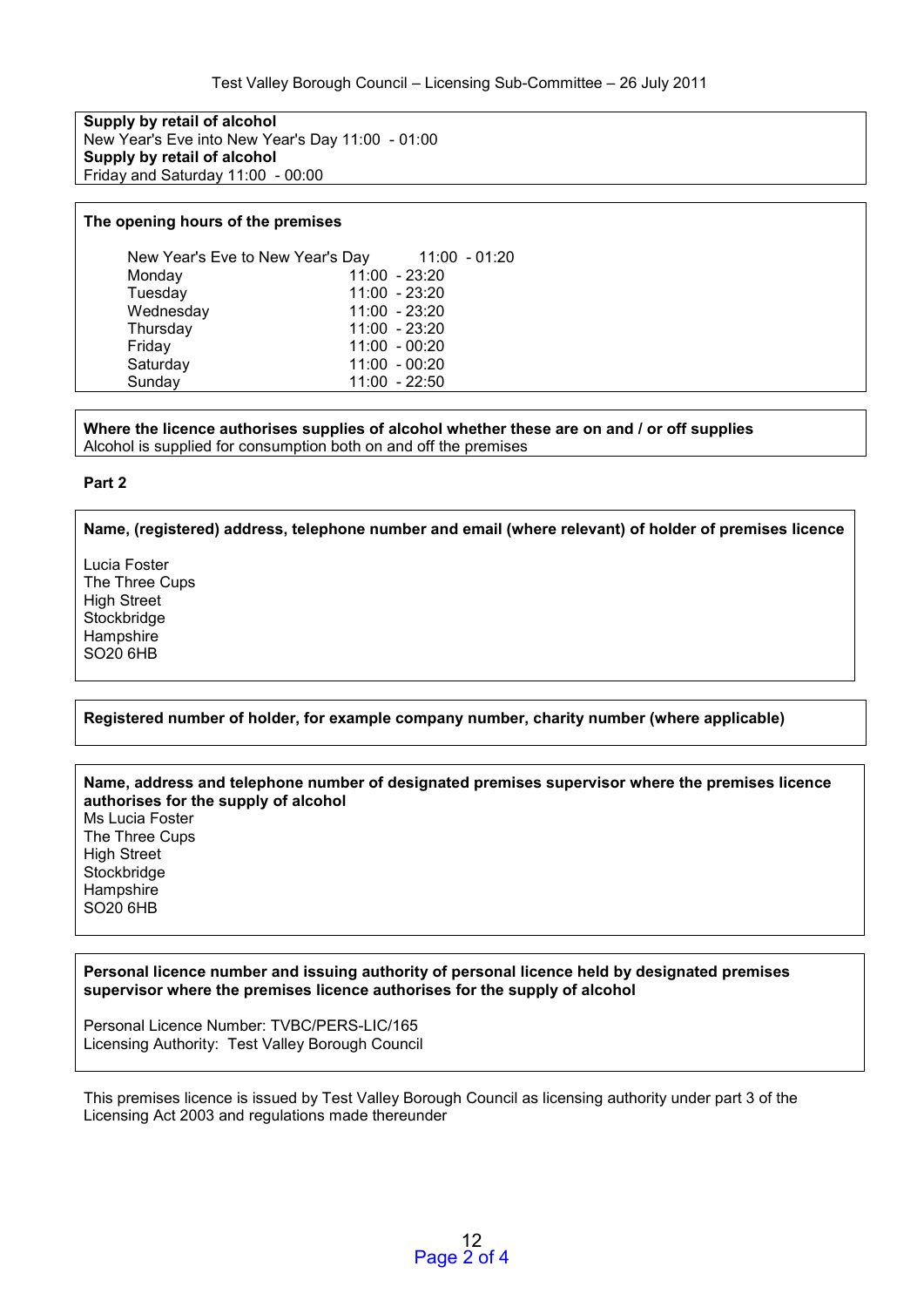Date licence originally granted 16th day of November 2005 Date this licence printed 13 April 2011

Test Valley Borough Council Beech Hurst Weyhill Road Andover **Hampshire** SP10 3AJ